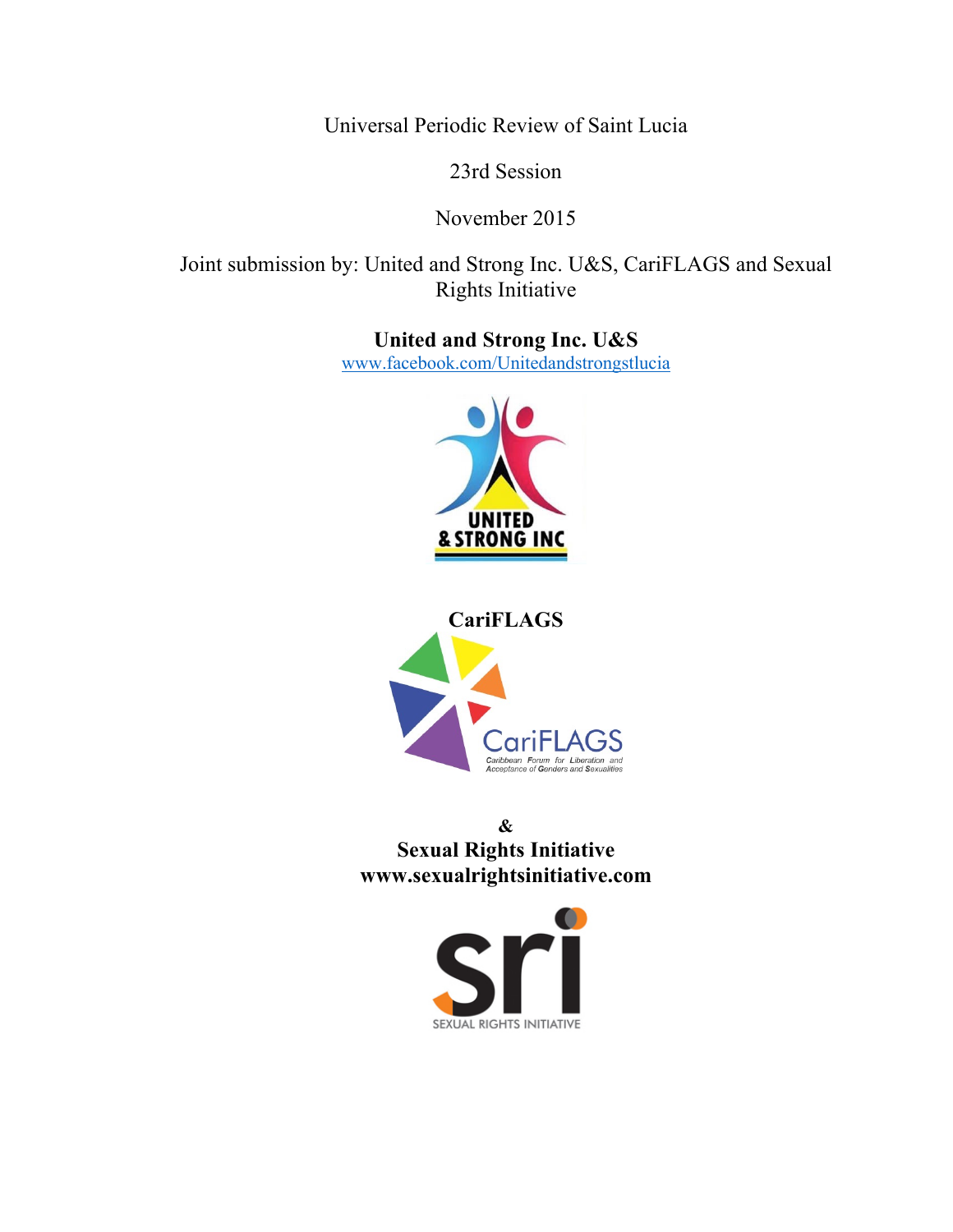# **Universal Periodic Review of Saint Lucia 23rd Session, November 2015**

**Submission by: United and Strong Inc. U&S -** www.facebook.com/Unitedandstrongstlucia **CariFLAGS Sexual Rights Initiative SRI**

**Key words: women's rights – gay, lesbian, bisexual and transgender people – children rights -**

## **Executive Summary**

- 1. This report is submitted by United and Strong Inc. from Saint Lucia, CariFLAGS and the Sexual Rights Initiative. This is the second occasion on which United and Strong is submitting a report to the UPR mechanism. A previous report was submitted in 2011 and contains relevant background information about the organization.
- 2. The following analysis and recommendations addresses a range of human rights issues, from the ratification of human rights instruments to the rights of women, children, and LGBT persons.
- 3. The report reviews recommendations made to Saint Lucia during the first cycle and provides an update on certain recommendations that were accepted, as well as reiteration of key areas that were rejected by Saint Lucia and which require urgent action. The report also highlights achievements of the Government of Saint Lucia in promoting and protecting human rights of its citizens.
- 4. The report includes a number of recommendations that the Government of Saint Lucia should swiftly implement to address outstanding human rights concerns. This can be achieved through various mechanisms such as legislation, administrative, public awareness, funding and budget allocations and technical and political support for state initiatives.

#### **International Obligations and Ratifications after 2011 UPR**

5. Saint Lucia signed both the **ICCPR** and **CRPD** but has failed to ratify/accede to these instruments.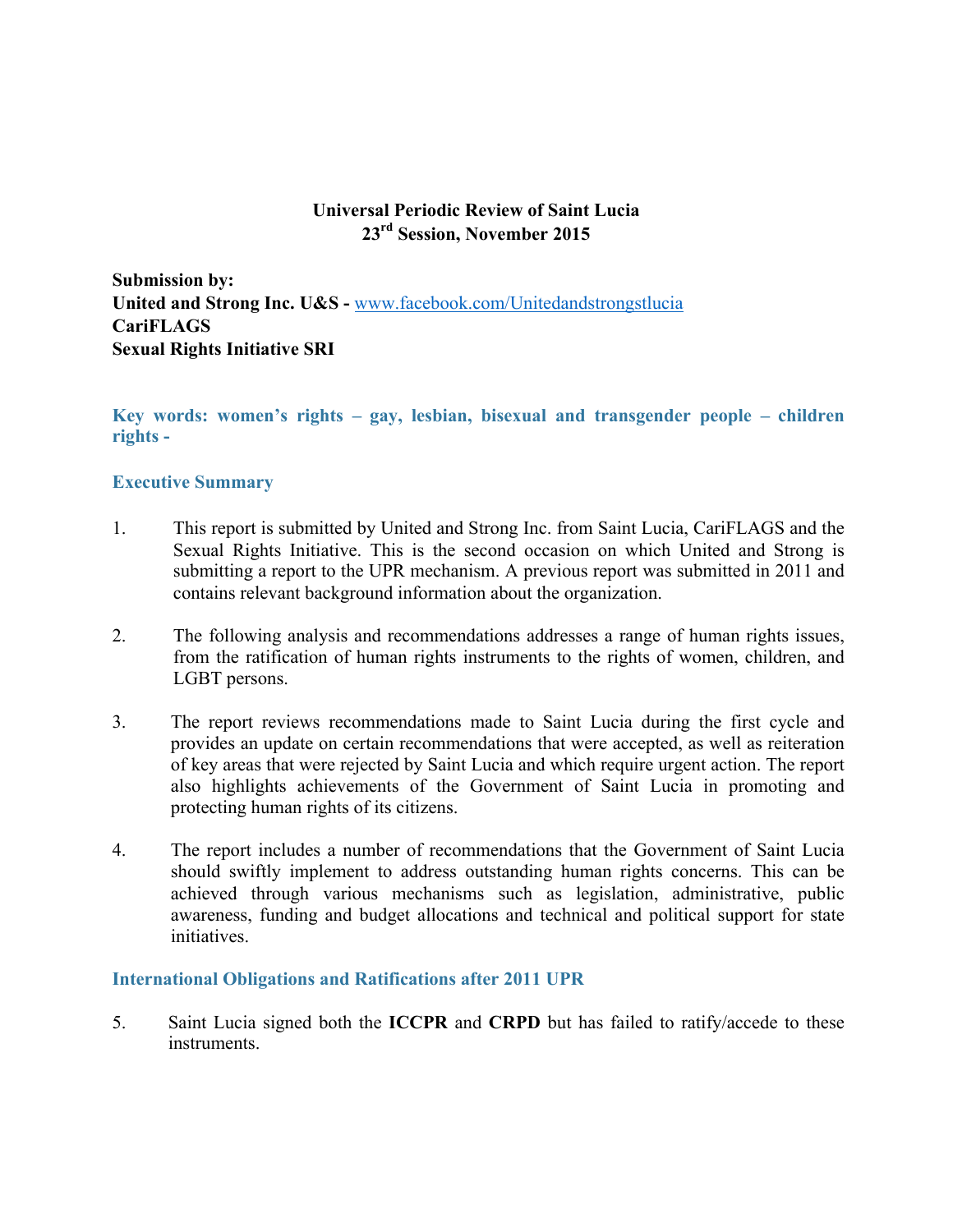- **6.** Saint Lucia ratified **UNTOC** and acceded to the **Protocol to Prevent, Suppress and Punish Trafficking in Persons.**
- 7. Saint Lucia has not signed the **IESCR,** although it accepted a recommendation to do so.
- **8.** Saint Lucia signed and ratified **Optional Protocol on Sale of Children, Child Prostitution and Child Pornography.**
- 9. Saint Lucia ratified **Optional Protocol on The Involvement of Children in Armed Conflict**.
- 10. Saint Lucia has not signed the CRC Optional Protocol on Communications Procedure.
- 11. Saint Lucia has not signed the Optional Protocol to CEDAW although the state accepted recommendation 89.9 to consider signing it.

## **Recommendations: The State of Saint Lucia should:**

- 12. Ratify as soon as possible the ICCPR and its Optional Protocols.
- 13. Ratify CRPD, IESCR and its Optional Protocol.
- 14. Sign Optional Protocols under CEDAW.
- 15. Sign the third Optional Protocol under the CRC.

## **Legislative Framework**

16. Post UPR 2011, save for the Labour Code Act (2006), Saint Lucia has not implemented or revised any domestic laws which covers the international instruments to which it is party; despite accepting recommendations to do so. Whereas there exists pieces of legislation which generally addresses some human rights concerns, no new legislation has been implemented to particularly address many of the key human rights issues as provided under these Instruments. This is necessary as Saint Lucia is a dualist state and citizens do not have direct access and redress to several of the protections afforded under these Conventions unless implemented domestically. In 2012 Saint Lucia implemented the Labor Code Act (2006) which captures some concerns under ILO Convention in areas of unfair dismissal, child labor, sexual orientation, and workers' rights generally. Saint Lucia has not reviewed the Civil Code to eliminate gender based discriminatory provisions as agreed to/accepted by the State during its previous review.

**Recommendations The State of Saint Lucia should:**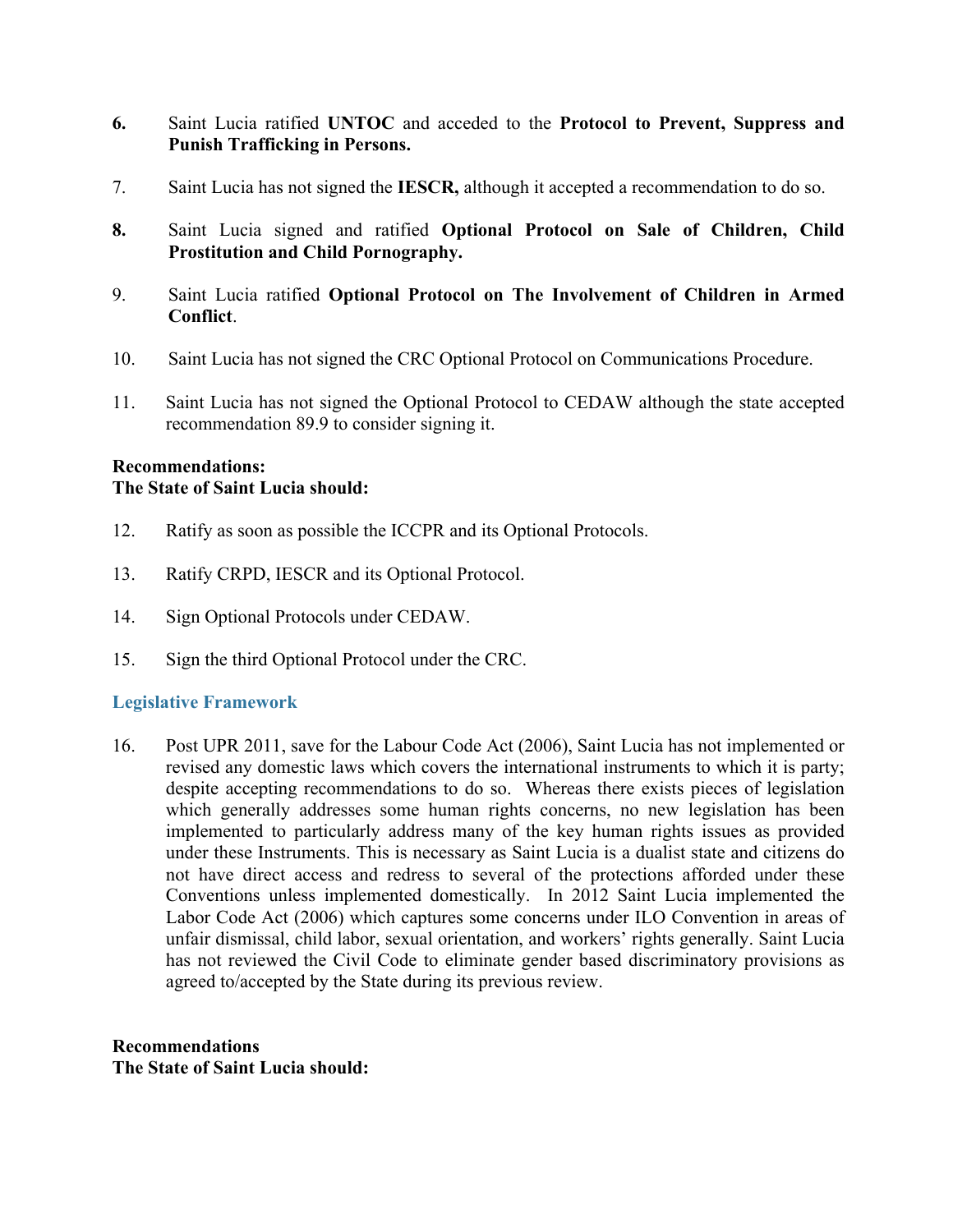- 17. Implement domestic legislation for all of the international instruments to which Saint Lucia is party, so citizens can have direct access to provisions under these instruments.
- 18. Review the Civil Code and eliminate gender based discriminatory provisions.

# **Sexual Orientation**

- 19. Post UPR 2011 there continues to be acts of violence committed against persons because of their sexual orientation or gender identity, and persons who defend the rights of these individuals are often subjected to verbal attacks<sup>1</sup>. In March 2011, two months after Saint Lucia was reviewed at the UPR, two gay tourist were brutally attacked and robbed on the island while inside their vacation cottage. The incident received widespread news coverage.<sup>2</sup> Both of Saint Lucia's then Government Ministers for Tourism and Foreign Affairs immediately condemned the attacks and indicated that offensive discriminatory remarks had been made to the victims. The Minster for Tourism highlighted that the men were concerned about reporting the matter to the police, because of the laws in Saint Lucia that criminalize homosexuality. Notwithstanding, neither Minister nor any other Government official made any pronouncement regarding the need to protect the rights of persons in same sex relationships by amending the laws in Saint Lucia that criminalize homosexuality, and discriminate against consenting adults engaged in consensual same sex relations.<sup>3</sup>
- 20. During UPR 2011 Saint Lucia indicated that it was in the process of constitutional reform and further pledged to raise public awareness with regard to discrimination where it occurs. <sup>4</sup> However following the attack on the gay tourists in Saint Lucia, no action has been taken to raise public awareness regarding the discrimination suffered by these and other LGBT persons as pledged by the State. In addition this matter remains pending without any arrests, charges or prosecutions advanced by the authorities against the attackers despite accepting recommendation 89.88 to ensure prompt and thorough investigations of acts of violence committed against persons because of their sexual orientation or identity.
- 21. Saint Lucia's constitution does not protect persons of different sexual orientation or gender identity from discrimination but reserves this protection for persons only on the basis of traditional grounds as: race, sex, religion, etc. However "sexual orientation" as a basis for protection, has for the very first time entered Saint Lucia's law books under Section 131 (1)(a) of the new Labor Code Act (2006) implemented in 2012. This section

 $1$  Saint Lucia accepted recommendation 89.97 to condemn acts of violence and human rights violations committed against persons because of their sexual orientation or gender identity and ensure adequate protection for human rights defenders who work on the rights of LGBT persons :

 $^{2}$  https://www.youtube.com/watch?v=3xL4jd\_7sJI.

 $3$  Section 132 of the Criminal Code criminalizes private acts between any consenting same-sex adults and section 133 of the Criminal Code criminalizes anal sexual intercourse between two male persons.

 $4$  See response to recommendation 89.92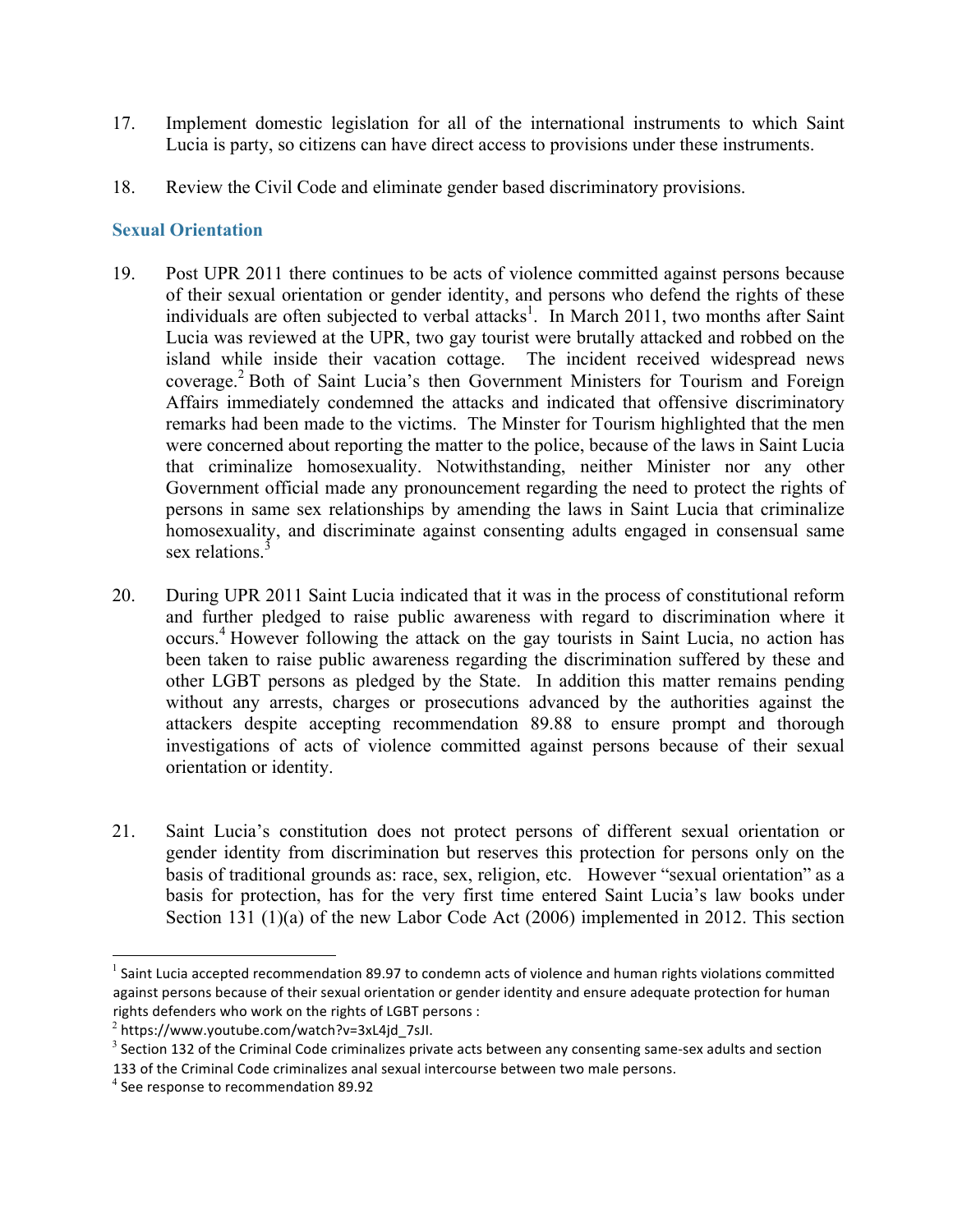provides that it is unlawful for an employer to dismiss or institute disciplinary action against an employee based on "sexual orientation." This is a significant but limited achievement, in that persons of different sexual orientation are excluded from protection under the Labor Code where it concerns "general discrimination," whereas all other traditional categories of race, color, sex, religion  $\ldots$  are protected.<sup>5</sup> This means persons of different sexual orientation can be discriminated against in all other areas not captured under sections 131(1) (a) including: promotions, awards, bonuses, etc. Sexual Orientation is further excluded within the core definition of "discrimination" under the Act and is not considered as a ground upon which one can be discriminated against. <sup>6</sup> Other protections available under the act such as protection from Sexual Harassment<sup>7</sup> also exclude persons of different sexual orientation. This is because sexual harassment is punishable under the provision relating to unlawful discrimination which excludes sexual orientation. The new Labor Code Act is regressive in that previous legislation provided protection against sexual harassment to all employees without regard to classifications/groupings.  $8$ Unfortunately the old legislation does not provide as many avenues for redress as currently operational under the new Act.

- 22. At UPR 2011 Saint Lucia rejected recommendations to decriminalize consensual relations between consenting same sex adults and deferred to the pending report of The Constitutional Reform Committee **(TCRC).** This report has now been distributed in limited circles but has not yet been tabled for debate in Parliament despite its release since April 2013. The TCRC considered decriminalizing sexual acts between consenting adults of the same sex, but purposely neglected to make any recommendations on this issue.<sup>9</sup> **TCRC** also rejected recommendations that sexual orientation be afforded any protection from discrimination under Chapter 1 of the Constitution of Saint Lucia<sup>10</sup> but upheld a proposal that "discrimination on the basis of sexual orientation is unacceptable." **TCRC** positively recommended that "discrimination on the basis of sexual orientation be addressed under well-defined ordinary and separate legislation."<sup>11</sup> This proposal can cure the imbalance which currently exists under the Labor Code Act (2006)
- 23. Because sexual acts between consenting same sex adults are criminalized, this serves as an impediment in accessing necessary healthcare; and LGBT persons continue to confront unacceptable levels of discrimination and stigma when visiting health clinics.

## **Recommendations The State of Saint Lucia should:**

 $5$  See Section 7 (1) Labor Code Act (2006) implemented in 2012

 $6$  Section 267 Labor Code Act (2006) implemented in 2012

 $7$  Section 272 Labor Code Act (2006) implemented in 2012

 $8$  See Equality of Opportunity and Treatment in Employment and Occupation Act (2000), Section 8.

 $9$  Section 267 Labor Code Act (2006) implemented in 2012

 $^{10}$  Section 272 Labor Code Act (2006) implemented in 2012

 $11$  Report of The Constitutional Reform Committee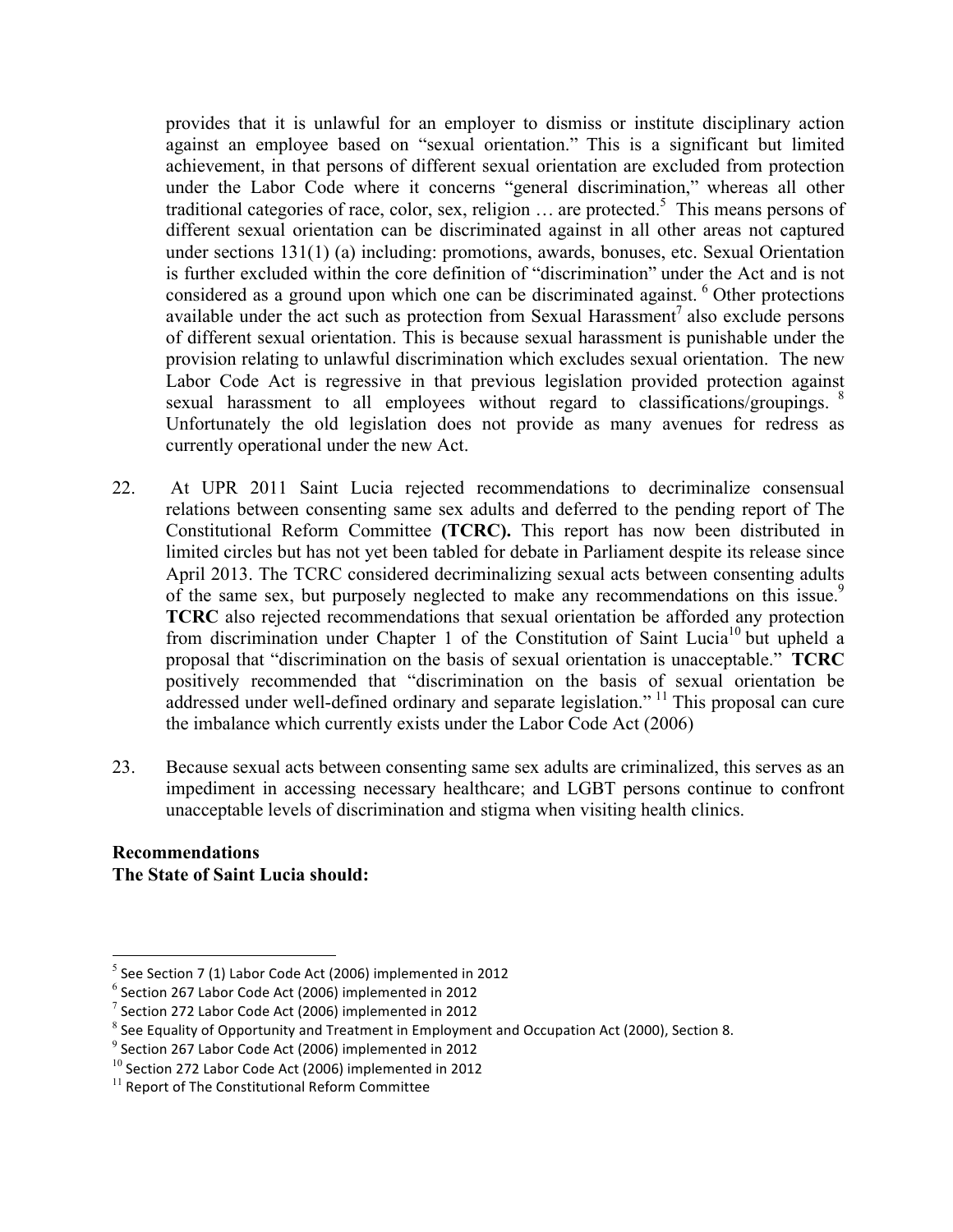- 24. Swiftly implement the recommendations of the Constitutional Reform Committee and establish well defined separate legislation to address discrimination on the basis of sexual orientation.
- 25. Noting that sexual orientation is already included under Section 131(1) (a) of the new Labor Code Act, review the Act to include sexual orientation as a ground for discrimination under Section 7 (1).
- 26. Noting that sexual orientation is already included under Section 131(1) (a) of the new Labor Code, review Section 262 of the Act, to include sexual orientation as part of the core definition of "Discrimination" classification.
- 27. Decriminalize same-sex consensual relations.
- 28. Raise public awareness regarding non-discrimination of LGBT persons and include sexual orientation as part of the curriculum in the Health and Family Life Education for schools.
- 29. Promptly investigate all complaints of violence against LGBT persons.
- 30. Implement non-discriminatory policies at health facilities and reporting processes, with sanctions for health workers who discriminate against LGBT persons and generally.
- **31.** Implement a policy moratorium on prosecutions under Section 133 of the Criminal Code which criminalize same sex consensual relations.

# **Children and Marginalized Youth.**

- 32. Existing legislation does not fully encompass the principles and provisions of the CRC. Draft OECS model legislation for harmonization of laws to the CRC has not materialized since commencement of this initiative over 10 years ago. National legislation must be implemented to deal with discrimination against children born out of wedlock, juvenile justice, and corporal punishment among other human rights concerns. It must be noted that the Draft/Model OECS laws do not deal with eradication of corporal punishment. The Government is to be commended for provisions within the new Labor Code Act (2006) implemented in 2012, which protects the rights of children and young persons at work.
- 33. In September 2012, the Cabinet of Ministers approved the National Action Child Protection Committee (NACPC) whose mandate is to coordinate and report on Saint Lucia's implementation of the CRC and to act as an advisory body in child protection matters. The NACPC was established following a recommendation made to Saint Lucia by the CRC Committee (2011). The NACPC has not yet activated its mandate or taken specific steps in its pursuit. A National Action Plan for children is currently being developed.
- 34. During the 2011 UPR Saint Lucia rejected recommendations to ban corporal punishment in schools or generally. Saint Lucia however undertook to implement a gradual phasing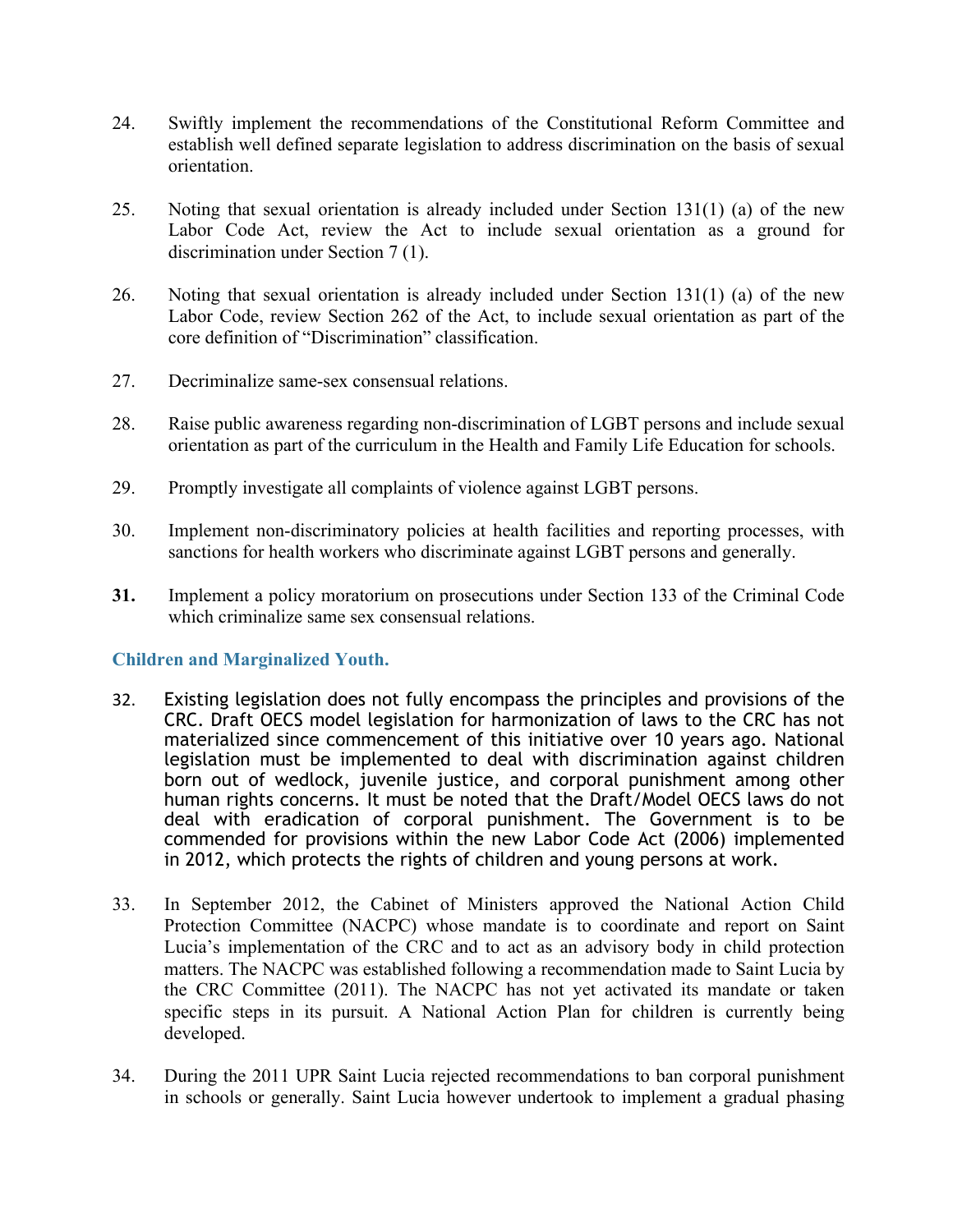out of corporal punishment which the State indicated had commenced through the Child-Friendly pilot project. Notably, this pilot project is nothing more than a behavior modification program which takes no steps towards eradication of corporal punishment. Corporal punishment continues to be lawfully administered at school, and generally, under Article 5 of the Children & Young Persons Act (1972), Article 50 of the Education Act (1999), within alternative care settings and well as in the Penal System which accommodates juvenile boys. With respect to the Education Act (1999), classroom teachers are not allowed to administer corporal punishment, unless authorized by the Principal. Unauthorized administration of corporal punishment is an offence under section 50(4) of the Act, and carries a fine of up to EC\$1000.00. However teachers often violate/breach this law with impunity and are not held accountable or prosecuted by the State for this offence.

- 35. There is a need for targeted reintroduction of vocational schools and vocational training programs within secondary schools to facilitate young persons with different learning abilities, by affording them an alternative to mainstream academia. This can likely reduce the number of children especially boys who drop out of school without completing their education. School drop out by boys in particular remains a challenge for the State.
- 36. Since 1980 the Upton Gardens Girls Centre (NGO) has provided a day care rehabilitation service to abused, disadvantaged and neglected girls aged 12 to 17 years. The center facilitates training in several key areas including technical and vocational skills, remedial learning for slower girls and behavior modification programs. The Centre has been able to successfully rehabilitate and integrate several girls back into society. However the Center experiences challenges as girls return daily to vulnerable home communities and some drop out of the program before they can be successfully rehabilitated. The Director is convinced that partial residential accommodation is absolutely necessary to ensure that the more vulnerable girls can reside at the Center for the duration of the program. This requires financial assistance and staffing support from Government.<sup>12</sup> The Center currently accommodates \*\* girls. A Transit Home and Therapeutic Centre for child victims of abuse and neglect was opened in 2013 and is fully operational. However space is limited to 22 children and does not cater to boys over 10 years.
- 37. There are three NGO day care centers that cater to children with disabilities. Two are located in the south (Soufriere and Vieux Fort) and one in the East (Denery) of the island. The Center in Denery especially provides care to children with severe multi-disability. The Childhood Development and Guidance Centre is another NGO that provides early intervention services to children with special needs.<sup>13</sup> The Center receives a government subvention and is also supported by international and local grants.

<sup>&</sup>lt;sup>12</sup> Discussions with the Director Upton Gardens Girls Center: March 12, 2015.<br><sup>13</sup> Insert webpage link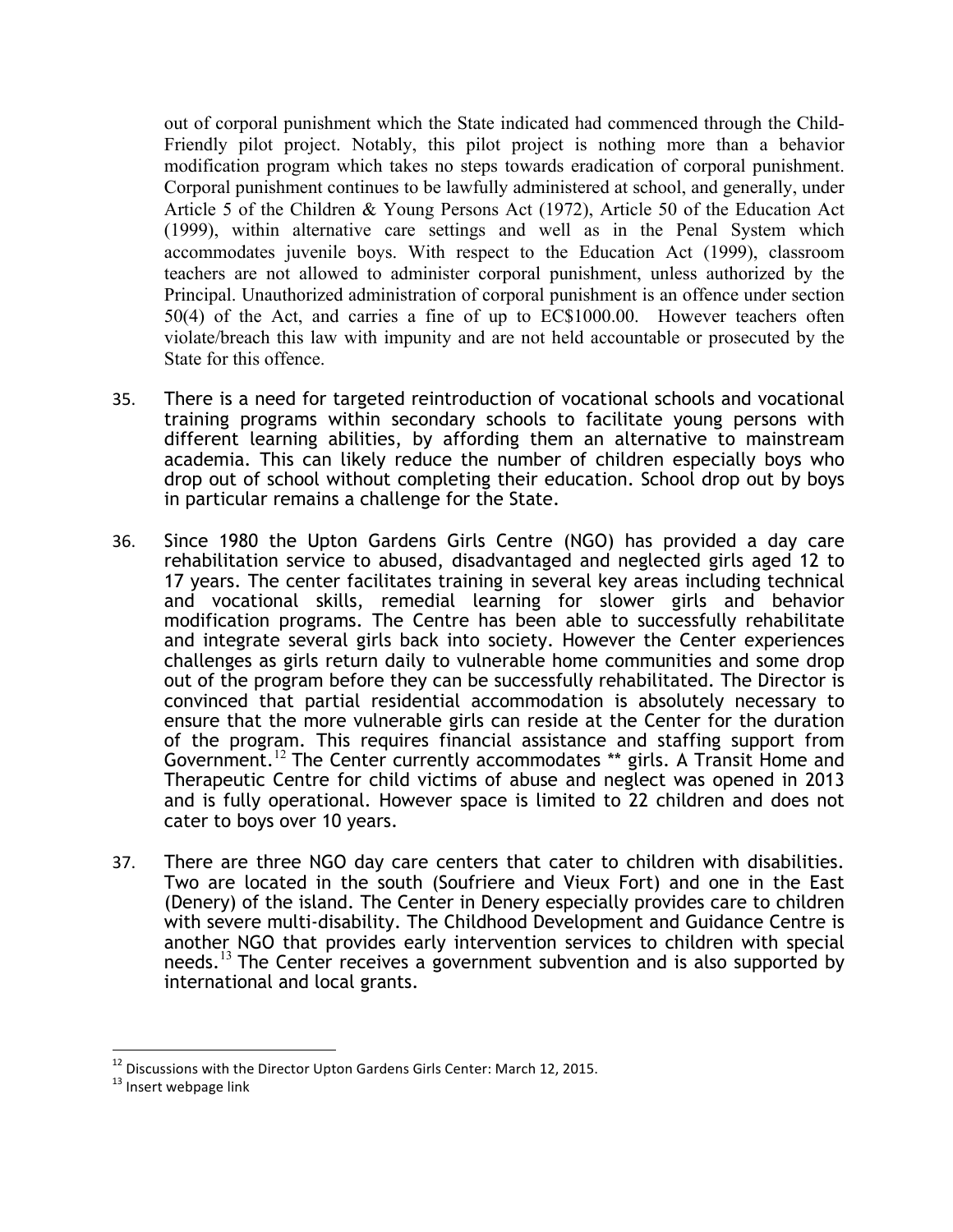- 38. The CARE Agency (NGO) must be highly commended for its efforts in providing young persons with an opportunity to pursue technical training and vocational education, however capacity/ accommodation at this institution is limited.
- 39. Saint Lucia has experienced a sudden surge in child suicides with an unprecedented number of four (4) child suicides recorded for the period 2013- 2014. Government must investigate the root causes/patterns of these suicides and immediately institute preventative measures to intercept this behavior.
- 40. Data Collection: there is a need for a well-established centralized data register, with compiled information relating to child and juvenile concerns and complaints within the Division of Human Services/Government. This register is fundamental so that Government can deliberately pursue appropriate and targeted policy development to effect necessary change.
- 41. BTC/Facility for boys: update pending.

## **Recommendations**

#### **The State of Saint Lucia should:**

- 42. Implement outstanding OECS Draft/Model Family Laws.
- 43. Establish domestic legislation to incorporate fully all the principles of the Convention on the Rights of the Child.
- 44. Prohibit all forms of corporal punishment and especially invoke Section 51 of the Education Act (1999) which allows the Minister for Education to abolish corporal punishment in schools.
- 45. Immediately enforce Section 50(4) of the Education Act 1999 so that unauthorized teachers who unlawfully administer corporal punishment are prosecuted on every occasion.
- 46. Fully re-introduce vocational and technical training in secondary schools to provide alternative learning to students of different abilities and talents.
- 47. Allocate funding and support staff for the Upton Gardens Girls Center to establish partial residential quarters for girls, and implement all necessary legal and policy measures to facilitate this service.
- 48. Seek technical support to establish a centralized data register which contains child and juvenile violations, complaints and issues within the Division of Human Services.

## **Women and Violence**

49. During UPR 2011 when asked to address the link between prostitution and the tourism industry, Saint Lucia stated that "prostitution is unlawful and the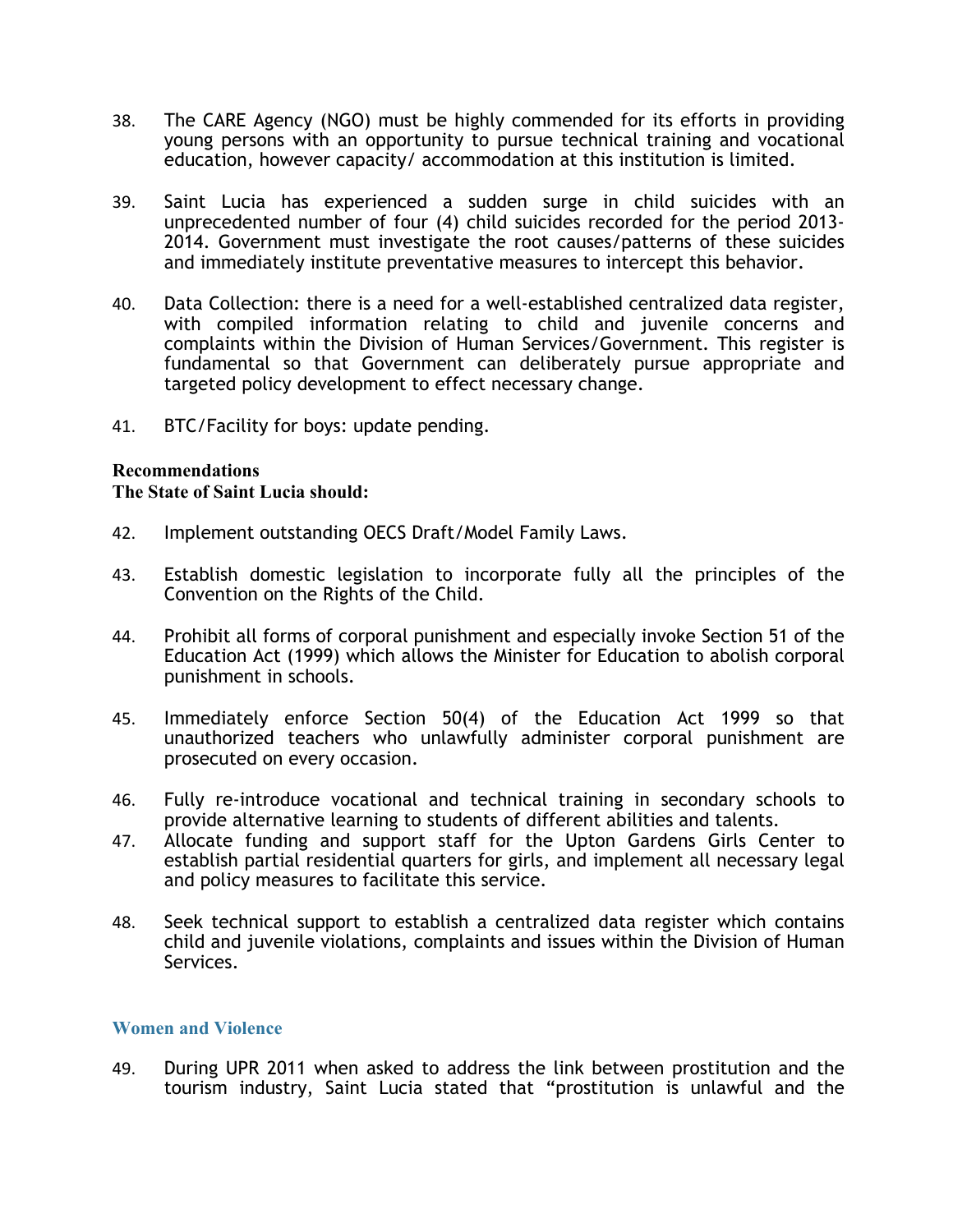Government does not condone this activity." The state commented further that there existed no official data or research that confirmed such a link and recognized the need for research to be conducted to confirm such linkage. Saint Lucia has not taken any steps to conduct research and has not actioned this issue at all. However a privately produced television documentary series titled "Untold Stories" aired in 2012 and featured an hour long interview with a wellknown local prostitute who identified herself as a "tourism sex worker." This story confirmed the link between prostitution and the tourism industry and was also broadcasted in local news media.<sup>14</sup> Persons are not actively prohibited by the authorities from working as prostitutes/sex workers but are afraid to seek the protection of the law or even medical attention when exploited, abused or at risk, due to the fact that prostitution is illegal. Sex workers are open to various types of abuse and neglect. The State has simply turned a blind eye to this issue.

- 50. Saint Lucia has not taken any action to address the accepted recommendation relating to reforms in gender/domestic violence that would allow prosecution of perpetrators without the necessity for the victim to lodge a complaint. It is absolutely vital that Saint Lucia incorporates legislation that allows the State to independently prosecute perpetrators as the cycle of domestic violence is such that the victim is often too afraid of the perpetrator or too dependent on him/her to lodge such complaint. In these instances the State must be obligated to prosecute the matter and protect the victim from further violence and abuse. Reacting to a February 2015 incident of extreme violence by a male against his female partner, the Director of Public Prosecution has made strong statements calling for the laws to be changed to facilitate state intervention and independent prosecution in matters of domestic and sexual violence.<sup>15</sup>
- 51. The Vulnerable Persons Team within the Royal Saint Lucia Police Force assists with the investigation and management of all domestic violence as well as child abuse and neglect. However there are various impediments which mitigate against the work of this team.<sup>16</sup> These include a high turnover in team members who are police officers and are often transferred or assigned other tasks. This breaks the continuity in rapport, relations and support of victims. The physical structure where victims are received by team members lacks the privacy necessary to adequately and comfortably support the needs of victims. Discussions with the Director of Gender Relations also revealed a need for targeted and specialized training of members within the vulnerable person's team to adequately meet the needs of victims.
- 52. Data Collection: there is a need for a well-established centralized data register, with compiled information relating to domestic and sexual violence complaints and prosecutions. This is because various agencies deal with these matters. This register is fundamental so that Government can deliberately pursue appropriate and targeted policy development to effect necessary change.

<sup>&</sup>lt;sup>14</sup> https://www.youtube.com/watch?v=9zSaqJwrkok.<br><sup>15</sup> http://stluciatimes.com/article/dpp-supports-changes-sexual-abuse-and-domestic-violence-laws<br><sup>16</sup> Meeting with Director of Gender Affairs March, 2015.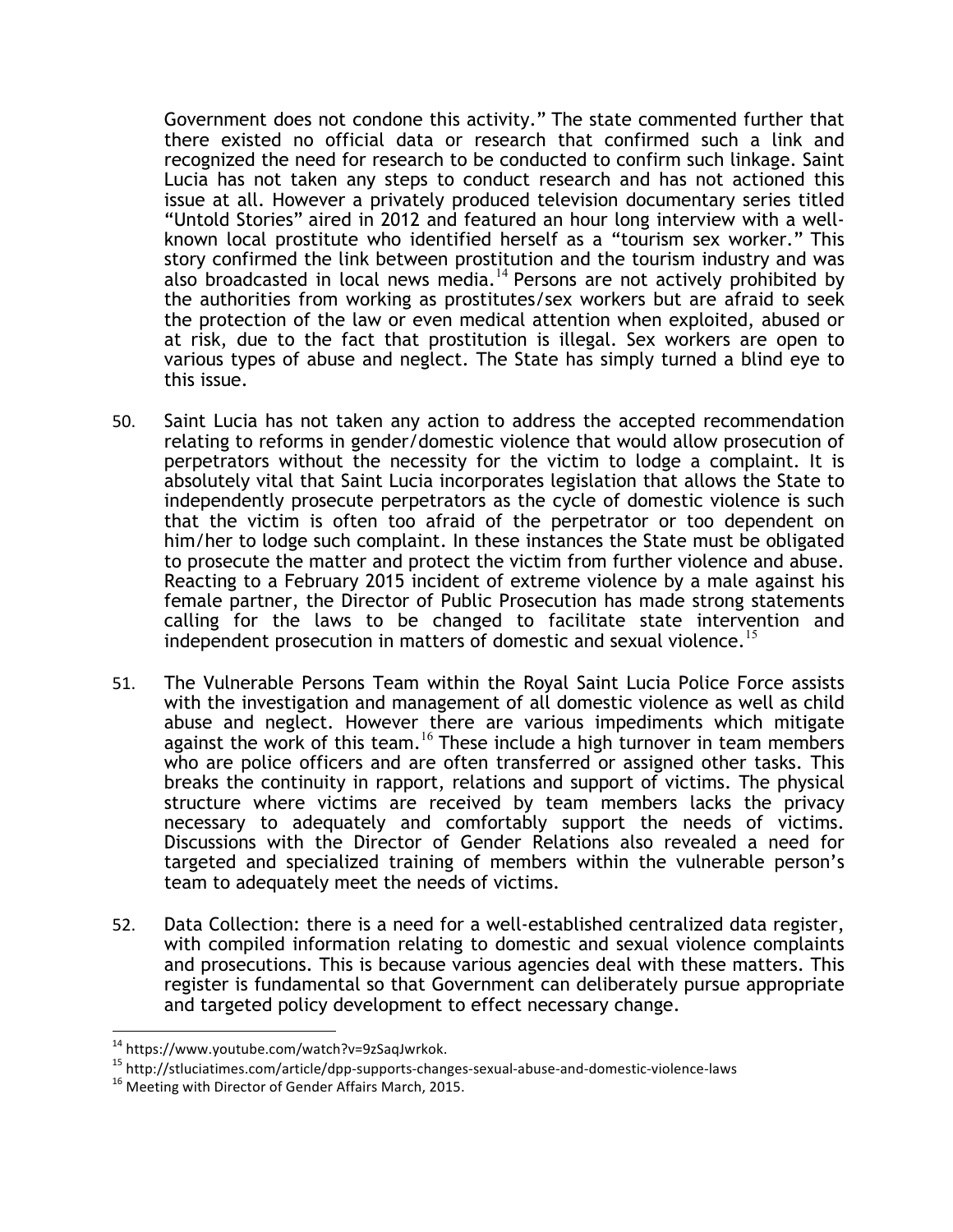- 53. The Constitutional Reform Committee (CRC) above, has recommended that with regards to discrimination against women, that the provisions of CEDAW be implemented in domestic legislation and where complementary included in the Constitution.
- 54. The Division of Gender Relations which is the national machinery for the advancement of Gender issues is severely understaffed. The staff compliment comprises the Director, two technical officers, one research officer and a Driver. This seriously affects the productivity of the Department.
- 55. In order to increase the participation of women in public life, including: the judiciary, legislature and administration, temporary special measures, in line with article 4, paragraph 1, of the Convention must be applied.

#### **Recommendations**

#### **The State of Saint Lucia should:**

- 56. Implement the recommendation of the Director of Public Prosecution and adopt laws that allow for prosecution of perpetrators of domestic violence, without the victim lodging a complaint.
- 57. Address the link between prostitution and the tourism industry, ensuring that those who exploit prostitutes are punished.
- 58. Strengthen the Vulnerable Persons Team by providing specialized training to officers and maintaining well-trained staff within the unit. Improve privacy settings in areas where victims are received by staff.
- 59. Seek technical support to establish a centralized data register which captures information relating to domestic and sexual violence complaints and prosecutions within the Department of Gender Affairs.
- 60. Implement recommendation of the Constitutional Reform Committee regarding implementation of CEDAW into domestic law and within the Constitution where complimentary.
- 61. Increase the staff compliment within the Division of Gender Affairs to improve levels of productivity within the department.
- 62. Implement temporary special measures in order to increase participation by women in political life.

## **National Human Rights Institutions.**

63. Several recommendations were made to Saint Lucia during UPR 2011 regarding the establishment of a NHRI. Saint Lucia did not accept these recommendations, suggesting that the office of the Ombudsman protects citizens' fundamental